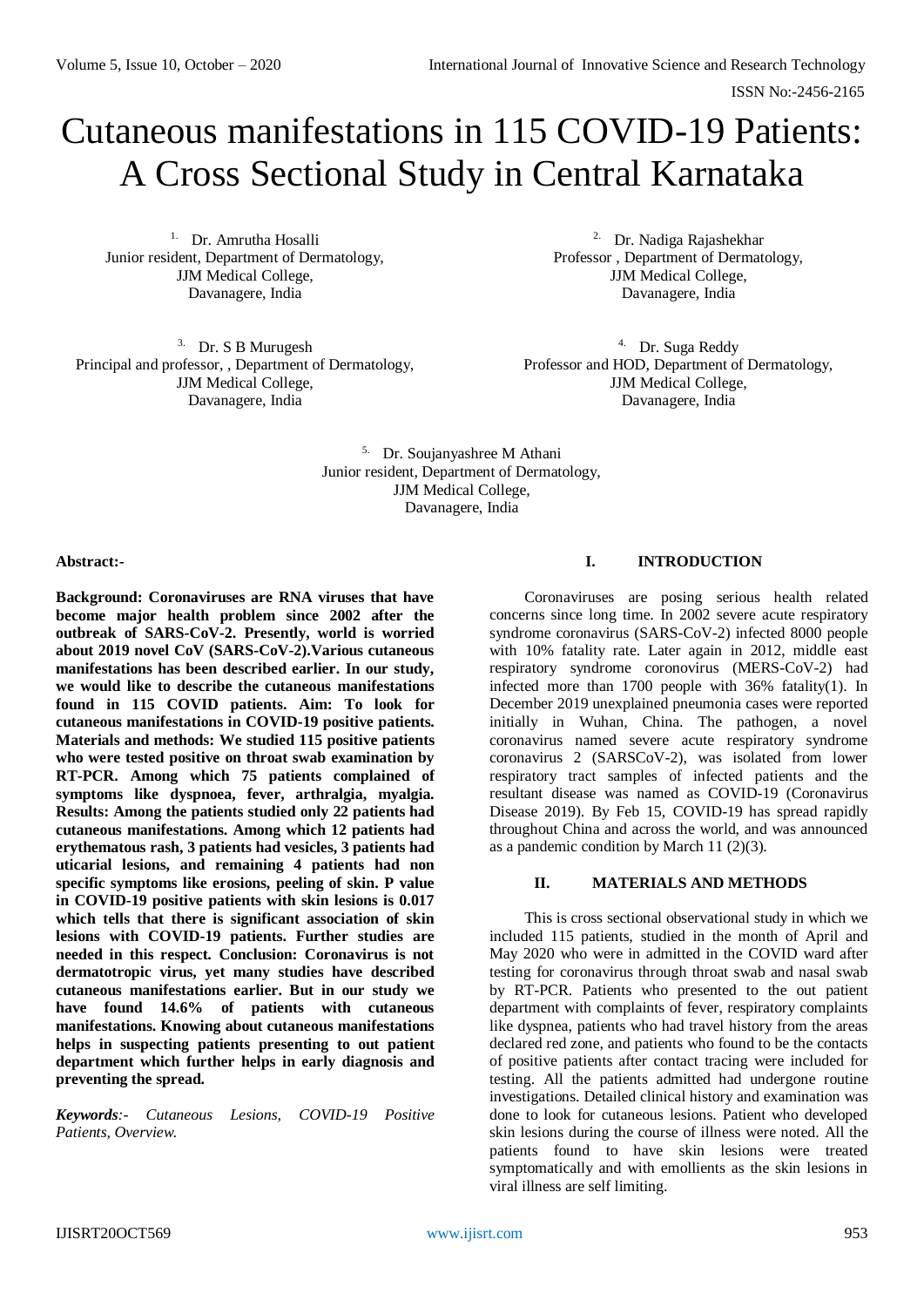#### **III. RESULTS**

Out of 115 patients 68 patients were males and 47 patients were females. Age distribution of COVID patients is tabulated in table 1. Among 115 patients studied 75 patients were symptomatic and had viral prodromal symptoms like fever, arthralgia, myalgia and dyspnoea. Among which 3 patients were placed in ICU due to severe respiratory distress.

Skin manifestations were seen only in 22 patients(14%) out of which males were 12 and females were 10, age and gender distribution is tabulated in table 2. 9 of the 22 patients developed skin lesions simultaneously with other systemic symptoms. 5 patients had erythematous rash a day or two prior to the development of symptoms. Remaining 4 patients developed lesions 2 -4 days after development of symptoms (table 3). All the patients who had developed lesions had other systemic symptoms as well.

Among 22 patients 12 patients had erythematous rash, among which majority of patients has diffuse rash mainly present over trunk ( figure 3) and over trunk and proximal part of lower limb is seen in 2 patients. 3 patients had vesicles (varicella like lesion). 3 patients had urticarial lesions (figure 4), among these 1 patient had wheals all over body. And remaining 4 patients had remaining non specific symptoms like erosions, peeling of skin(figure 5)(table 4) .We have tried to take as many pictures as possible, but some pictures couldn't be taken due to precautionary measures. Among 20 symptomatic patients, 17 of them had got skin lesions cleared before discharge. Patients were discharged after throat swabs were tested negative.

P value when calculated for COVID-19 positive and negative patients using Pearson correlation, it was found to be 0.017 and 2.505 respectively which tells that the skin lesions found in COVID-19 positive patients had significant association. Furthur studies are needed in this aspect. Coronovirus is not a dermotropic virus, yet skin lesions are seen in17.6% of patients, further studies are needed even in this aspect to looh for pathogenesis.

#### **IV. DISCUSSION:**

The first case of SARS-CoV-2 infection, also known as the Coronavirus Disease of 2019 (COVID-19) was reported in December of 2019 in Wuhan, China (4). Later, Severe acute respiratory syndrome coronavirus 2" (SARS-CoV-2) has spread over the four continents, causing the respiratory manifestations of Coronavirus disease-19 (COVID- 19) and was labelled pandemic on March 11 (3). SARS-CoV-2 being a respiratory disease mainly spreads through respiratory secretions, droplets and through direct contact for a low infective dose (1). Presence of SARS-CoV-2 in fecal swabs and blood, indicates routes of transmission may be multiple(1). Due to this ongoing SARS-CoV-2 pandemic there is a huge impact on dermatological practice including the marked decrease in face-to-face consultations and there is increase in favour of teledermatology (3). Common symptoms seen are fever, fatigue, cough, and shortness of breath. Although many cases result in mild symptoms, it is estimated that around 5% of patients develop severe pneumonia and multiorgan failure (5). COVID-19 has affected more than 135 countries and this number is still expected to rise futhur (6)

The prevalence of cutaneous signs reported in association with this pandemic is conflicting; one study reported a rash in only 0.2% of a cohort of Chinese patients, whereas in a cross sectional Italian study the estimated prevalence was 20.4%, compared to 14.6% in our study. It might not be possible to determine exact prevalence of skin findings in infected patients unless serologic testing is more<br>widely available(7). COVID-19 does not have widely available(7). COVID-19 does not have epidermotropism, even then cutaneous manifestations in CoV-19 positive patients have been reported(8) . Cutaneous manifestations may be due to small vessel occlusion which need to be further studied.(1)

In a study conducted C. Galvan Casas et al in spain they have classified cutaneous lesions into Acral areas of erythema-oedema with some vesicles or pustules (pseudochilblain) in 19%, vesicular eruptions (9%), Urticarial lesions (19%), Other maculopapules (47%), Livedo or necrosis (6%). Similar findings were seen in study conducted in Italy by Recalcati s et al described 18 out of 88 COVID-19 patients hospitalized in the Lecco Hospital , Italy developed erythematous rash (n=14), widespread urticaria (n=3) or varicella-like vesicles (9)

In a study they have found oral lesions presenting as multiple ulcers(10). Adrien Sanchez et al also reported digitate papulosquamous eruption(5). S recalcati et al demonstrated acral lesions, mostly in children suggesting acral lesions could be late manifestations of the disease and children could be the facilitators of the viral transmission. (11). During the Italian outbreak, they have observed a varicella-like papulovesicular exanthem as a rare but 58 specific COVID-19-associated skin manifestation(12). Joob et al. reported on a dengue-like petechial rash in a COVID-19 patient from Thailand. (13)

Compared to study else where of European countries, we have found that patient had mild illness, and also skin lesions were also not severe. The main purpose of the study is to find out if COVID -19 has any tell tale signs like that of slapped check appearance in case of parvovirus so that it could help in further help in diagnosing of cases early. And could also help in taking precautions at earlier stage and prevent further spread of disease. On the whole occurrence and severity of cutaneous manifestations may vary from region to region, initially cutaneous lesions were rare and the disease was also known to involve heart, kidney, lung, vasculature and liver. Later on skin lesions started to occur and could be due to iatrogenic secondary infection. (1)

Skin lesions in health workers may be also due to hyper hydration, friction due use of personal protective equipment, occlusion protective hats may produce folliculitis, pruritis and exacerbate seborreic demrmatitis. And use glove for long duration and sweating which creates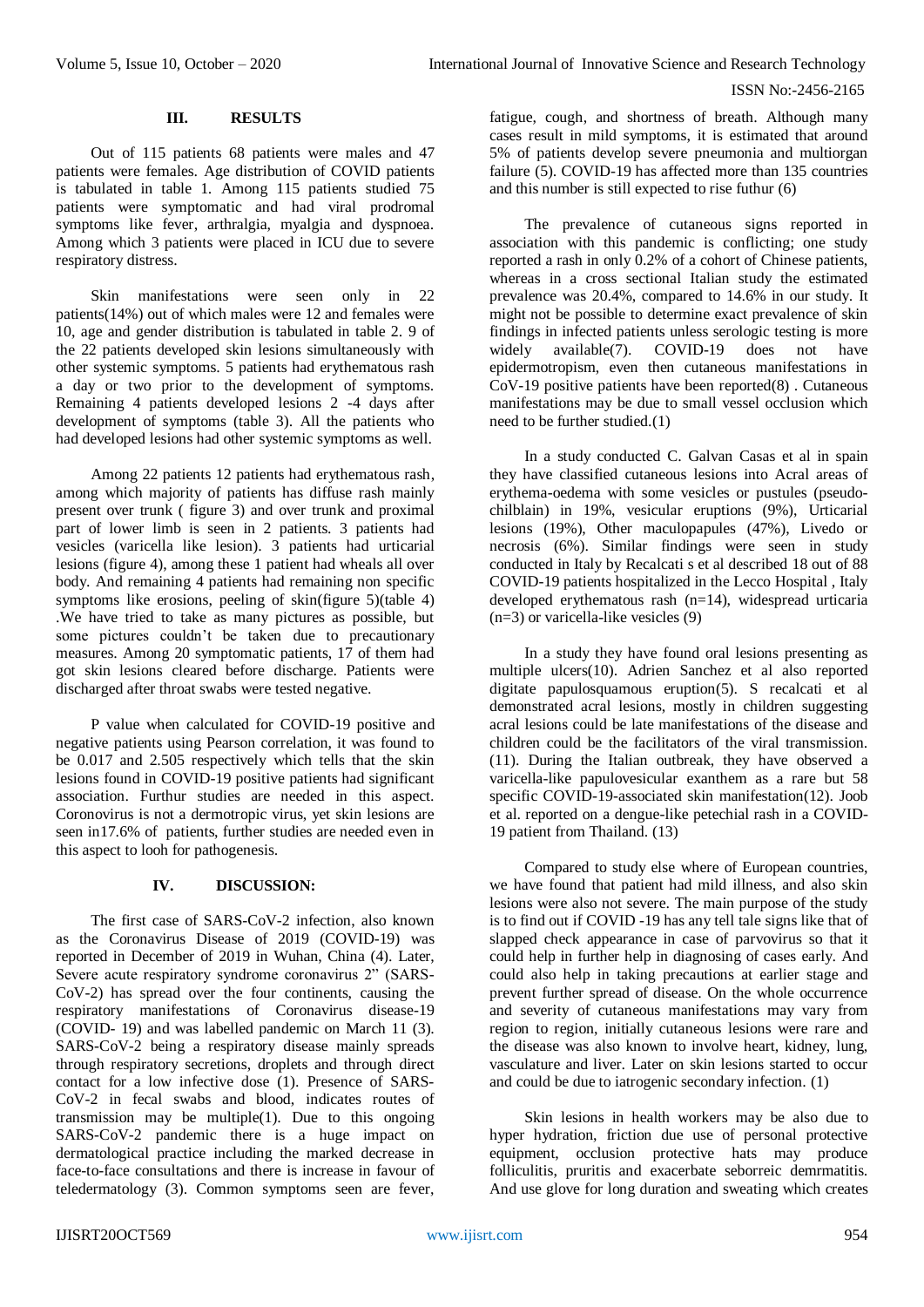ISSN No:-2456-2165

wet environment may lead to hand dermatitis. Most common site affected is nasal bridge due to use protective goggle. And most common skin changes reported are erythema, papules, scaling and maceration. (1)

Although less number of patients are seen with the skin manifestations, this could be of significant help if even asymptomatic patients with just specific skin lesions are tested for coronavirus, who wouldn't have been tested other wise. Hence this study was conducted to see specific cutaneous markers. As erythematous rash , vesicles and urticarial lesions were found in most studies, we recommend patients presenting with these lesions for the first time even without systemic symptoms until this pandemic ends could be tested.

# **V. CONCLUSION**

SARS-CoV-2 has become the major health since recent times. As skin the index of many systemic disease, this could the same in case of COVID-19. Certain skin lesions could be found specific for the disease which further help in early identifying of the disease and hence which may also help to end the pandemic early. More number of studies are needed to found specific lesions.

#### *Declaration :*

The authors certify that they have obtained all appropriate patient consent forms. In the form the patients has/have given his/her/their consent for his/her/images and other clinical information to be reported in journal. The patients understand that their names and initials will not be published and due efforts will be made to conceal their identity, but anonymity can be guaranteed.

| Age group       | <b>Number of patients</b> | <b>Number of COVID</b><br>Positive patients with skin lesions |
|-----------------|---------------------------|---------------------------------------------------------------|
| $1-10$ years    | $11(9.5\%)$               |                                                               |
| $11-20$ years   | 26 (21.7%)                |                                                               |
| $21-30$ years   | $20(19.1\%)$              |                                                               |
| $31-40$ years   | 26 (28.6%)                |                                                               |
| $41-50$ years   | 12 (10.4%)                |                                                               |
| $51 - 60$ years | $(5.2\%)$<br>6.           |                                                               |
| $61 - 70$ years | $(5.2\%)$<br>6            |                                                               |
| Total           | 115                       | 22                                                            |

Table 1: number of COVID positive patients and non –COVID positive patients in particular age group

| Sl. no | Age distribution | Number of COVID-19 positive patients with skin lesion |        | <b>Total</b> |
|--------|------------------|-------------------------------------------------------|--------|--------------|
|        |                  | <b>Male</b>                                           | Female |              |
|        | 1 to 10          |                                                       |        |              |
|        | 11 to 20         |                                                       |        |              |
|        | 21 to 30         |                                                       |        |              |
|        | 31 to 40         |                                                       |        |              |
|        | 41 to 50         |                                                       |        |              |
|        | 50 to 60         |                                                       |        |              |
|        | 60 and above     |                                                       |        |              |
|        | Total            |                                                       | 10     | 22           |

Table 2: Distribution of COVID-19 positive patients across different age group and gender.

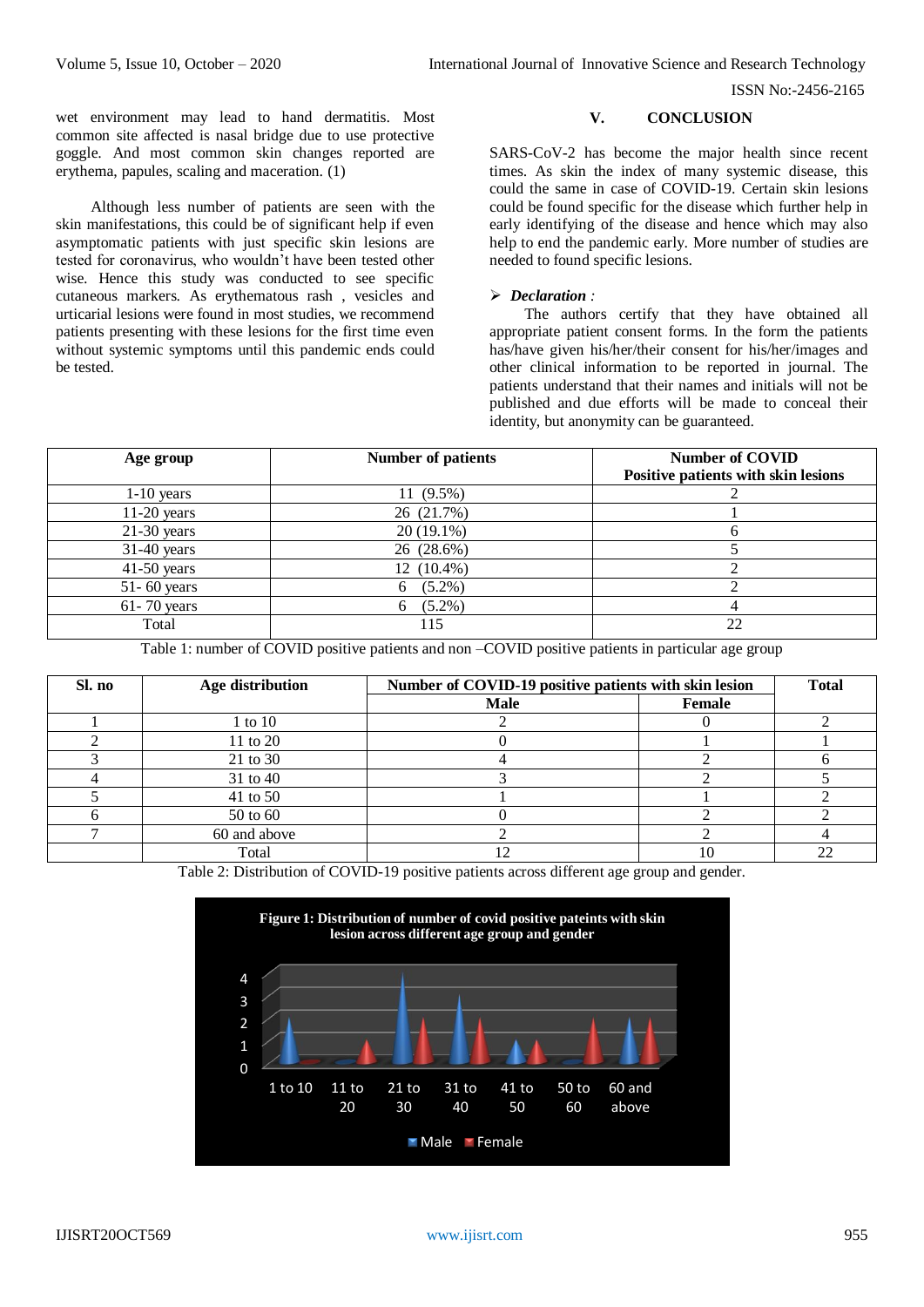| Pattern of occurrence of skin lesions with respect to systemic<br>symptoms | <b>Number of patients</b> |  |
|----------------------------------------------------------------------------|---------------------------|--|
| 1. Skin lesions occurring simultaneously with systemic symptoms            |                           |  |
| 2. Skin lesions occurring prior to systemic symptoms                       |                           |  |
| 3. Skin lesions occurring after systemic symptoms develop                  |                           |  |
| 4. skin lesions in asymptomatic patients                                   |                           |  |

Table 3: Pattern of occurrence of lesions with respect to systemic symptoms



| <b>Type of lesion</b> | <b>Number of patients</b> | Number patients with severe<br>skin lesions |
|-----------------------|---------------------------|---------------------------------------------|
| Ervthematous rash     |                           |                                             |
| Vesicular lesion      |                           |                                             |
| Urticarial lesion     |                           |                                             |
| Non specific          |                           |                                             |

Table 4: Number of patients with particular type of lesion and number of lesions with severity



Fig 3:- Erythematous rash present over back.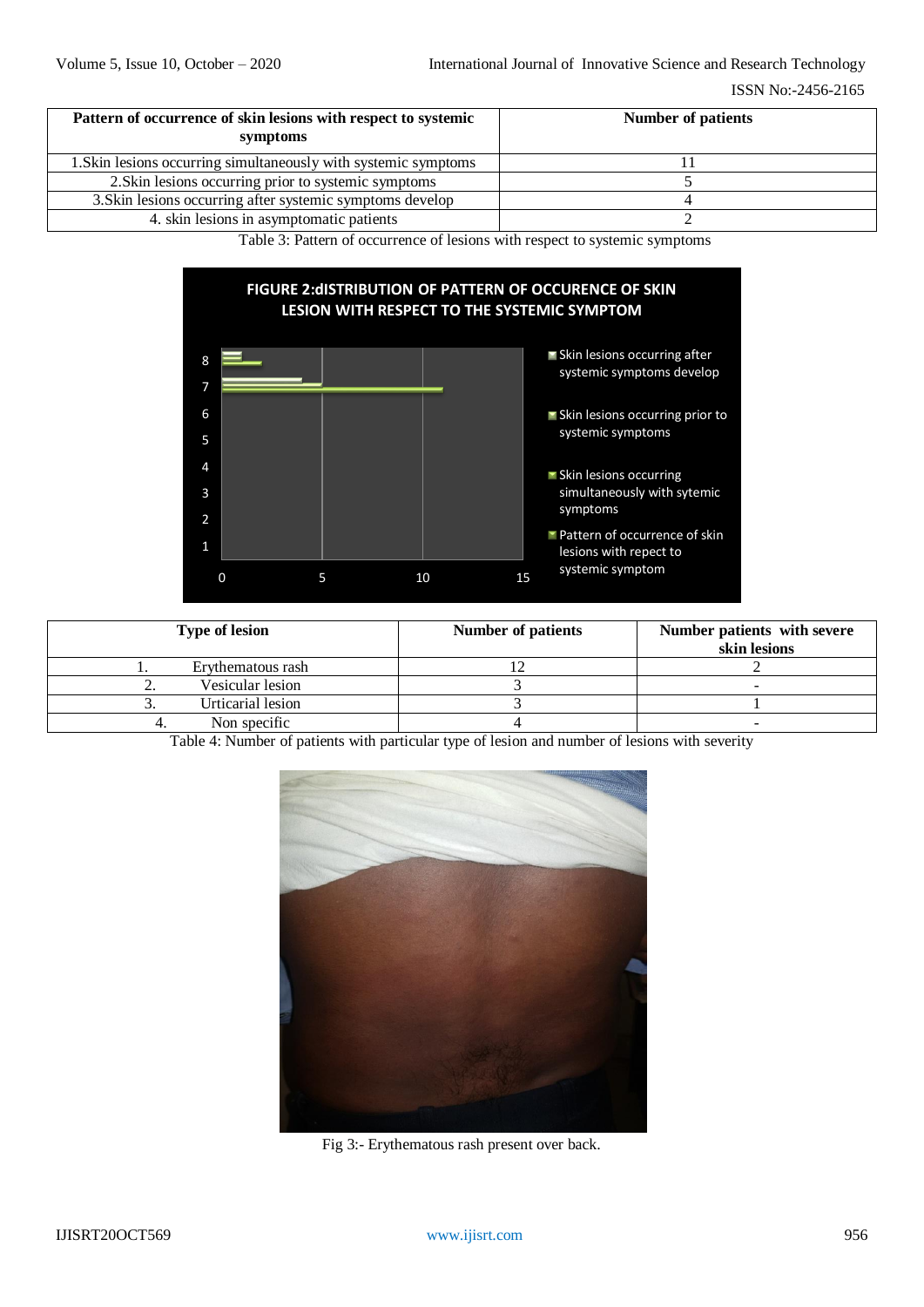

Fig 4:- Urticarial lesions seen on right lower limb



Fig 5:- Erosions seen over left dorsum of foot (non- specific)

# **REFERENCES**

- [1]. Dheemant M, Sushmitha ES, Madhan Jeyaraman AS. Unveiling the dermatological manifestations of nCOVID-19. International Journal of Research. 2020 Jul;6(4):1.
- [2]. Recalcati S. Cutaneous manifestations in COVID-19: a first perspective. Journal of the European Academy of Dermatology and Venereology. 2020 Mar 26.
- [3]. Gisondi P, Piaserico S, Conti A, Naldi L. Dermatologists and SARS‐CoV‐2: The impact of the pandemic on daily practice. Journal of the European Academy of Dermatology and Venereology. 2020 Apr 22.
- [4]. Basatneh R, Vlahovic TC. Addressing the question of dermatologic manifestations of SARS-CoV-2 infection in the lower extremities: a closer look at the available data and its implications. Journal of the American Podiatric Medical Association. 2020 Apr 20:0000-.
- [5]. Sanchez A, Sohier P, Benghanem S, L'Honneur AS, Rozenberg F, Dupin N, Garel B. Digitate papulosquamous eruption associated with severe acute respiratory syndrome coronavirus 2 infection. JAMA dermatology. 2020 Apr 30.
- [6]. Perisetti A, Gajendran M, Boregowda U, Bansal P, Goyal H. COVID‐19 and gastrointestinal endoscopies: current insights and emergent strategies. Digestive Endoscopy. 2020 Apr 13.